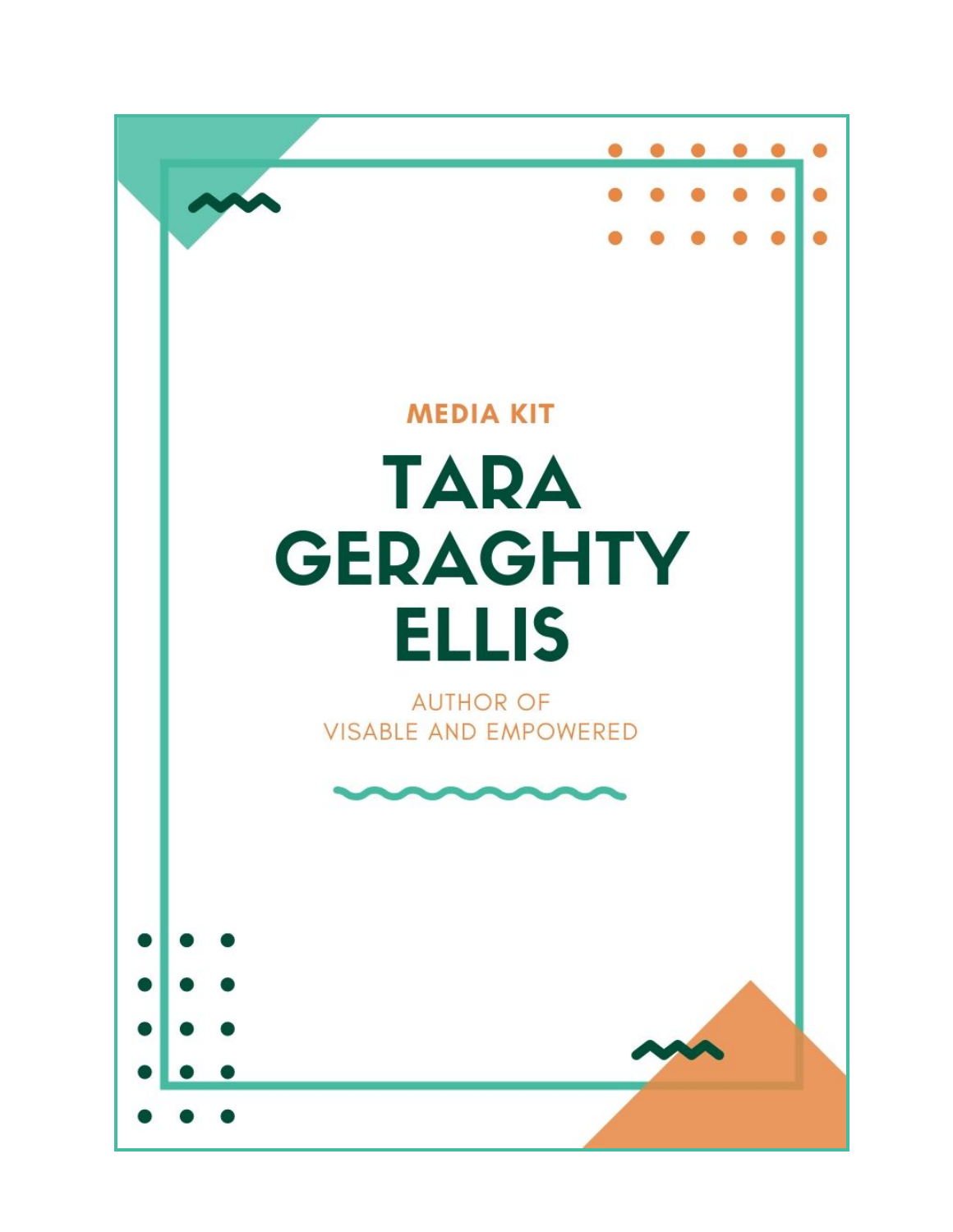

- Tell your story and be heard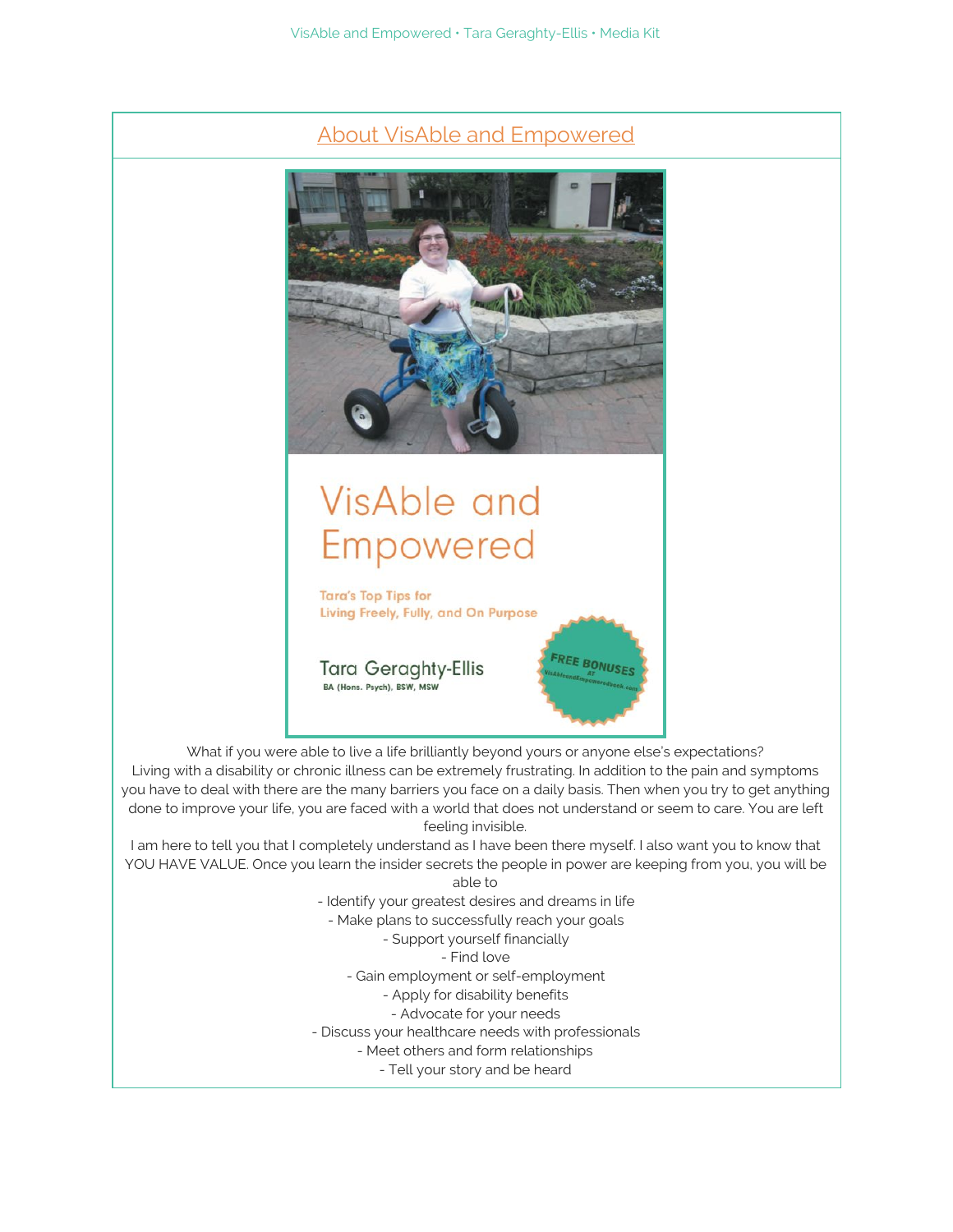



Tara Geraghty-Ellis is a Masters-level Social Worker. In her early years, she struggled to find her place in the world, and has dealt with barriers and discrimination all throughout her life. Through it all, she found her voice and her calling to serve and empower other people with disabilities and chronic illnesses. She was worked in government, healthcare, mental health, non-profit, for-profit and big business. She has witnessed first-hand the ways decisions are made and is now excited to share the insider secrets with you.

## **Interview Topics**

## Tara is available for interviews or commentary on many topics including the following:

- **•** Living with disability.
- Disability rights.
- Barriers faced by persons with disabilities and how they can overcome them and reach their goals..
- How persons with disabilities can advocate for their needs.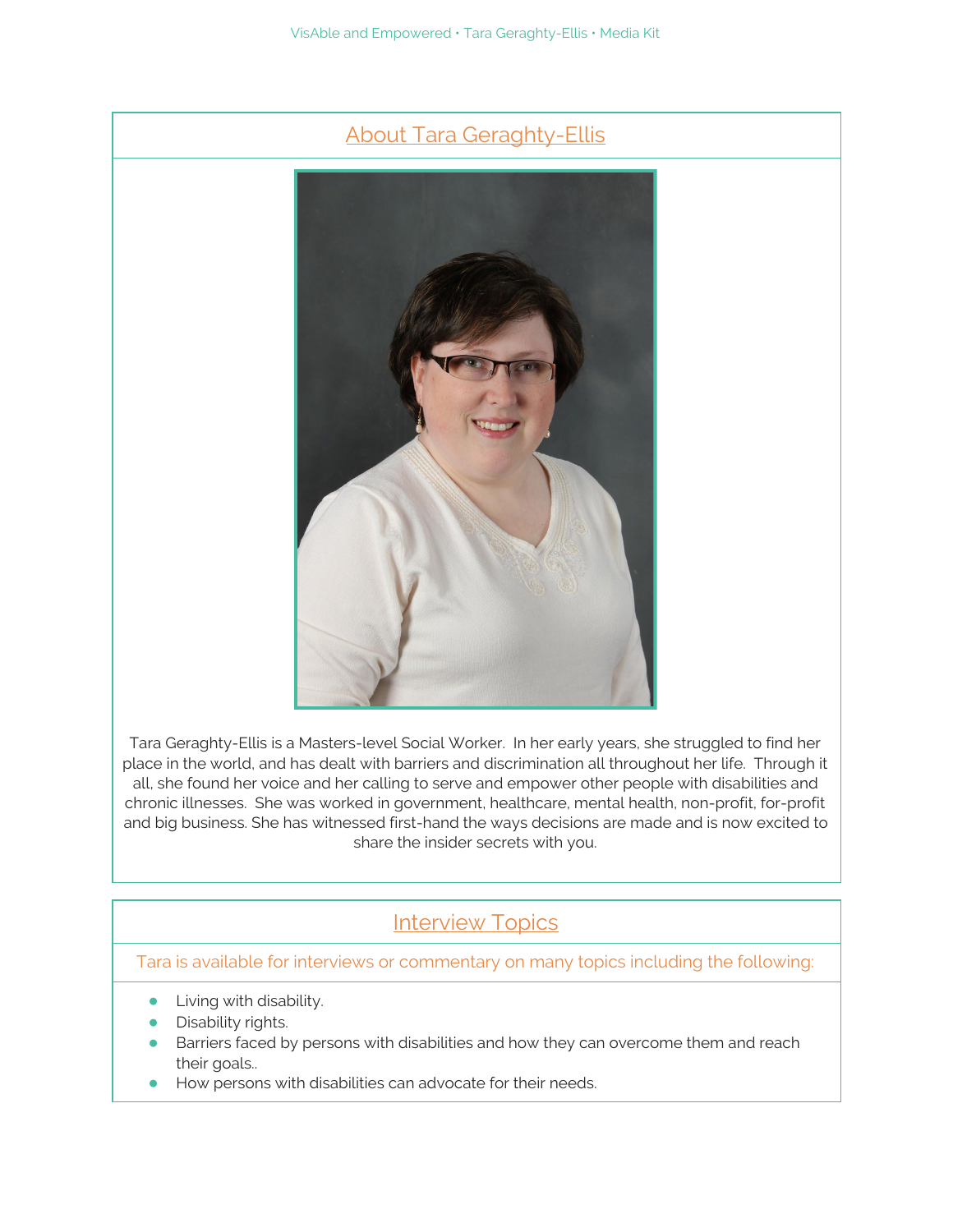| <b>Ordering Information</b>                                                                                                                                                                                      |
|------------------------------------------------------------------------------------------------------------------------------------------------------------------------------------------------------------------|
| <b>Print Specifications:</b><br>168 Pages<br>$\bullet$<br>Black & White - Paperback<br>Black & White - Hardcover (Casebound)<br>6.0 x 9.0 Inches                                                                 |
| <b>BISAC Categories:</b><br>SOC029000<br>$\bullet$<br>SOC031000<br>SEL044000                                                                                                                                     |
| Search Keywords:<br>Empowerment<br>$\bullet$<br>Disability<br>٠<br>Visible<br>$\bullet$<br>Special needs<br>$\bullet$<br>Independence<br>Support<br>Handicap                                                     |
| <b>Direct List Prices:</b><br>FriesenPress Bookstore Prices<br>List prices in other countries will vary based on exchange rates.<br>Paperback: \$27.99<br>Hardcover: 34.99<br>eBook: 9.99<br>$\bullet$           |
| <b>Trade List Prices:</b><br><b>Wholesale List Prices</b><br>List prices in other countries will vary based on exchange rates.<br>Paperback: \$30.99<br>$\bullet$<br>Hardcover: \$24.99<br>eBook: \$9.99         |
| Paperback:<br>ISBN: 978-1-4602-9723-0<br>Channels & Stores:<br>FriesenPress Bookstore<br>$\bullet$<br>Ingram Wholesale<br>Amazon<br>$\circ$<br>35,000 Retailers, Libraries and Distributors Worldwide<br>$\circ$ |
| Hardcover:<br>ISBN: 978-1-4602-9722-3<br>Channels & Stores:<br>FriesenPress Bookstore<br>$\bullet$<br>Ingram Wholesale<br>$\bullet$<br>Amazon<br>$\circ$                                                         |

o 35,000 Retailers, Libraries and Distributors Worldwide